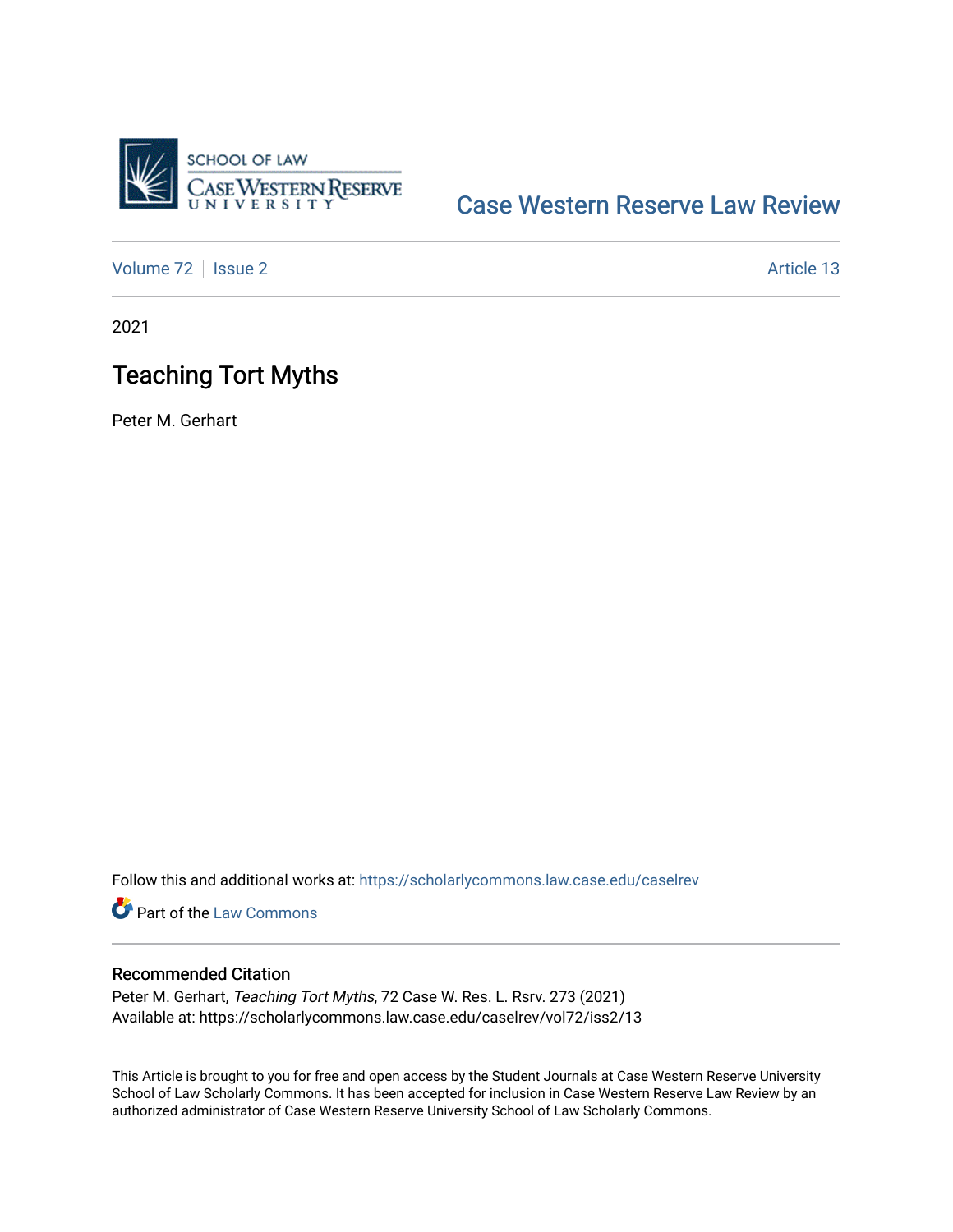# TEACHING TORT MYTHS

## *Peter M. Gerhart*†

### **CONTENTS**

#### **INTRODUCTION**

Undoubtedly, when we teach the torts course we teach the law of torts. We also teach how to think like a lawyer. But these are contested concepts. What, exactly, are we teaching when we teach tort law: the restatement, various doctrinal categories, the law as it is or as it is perceived to be, the law as it ought to be seen and understood, the law as we wish it to be seen and understood? And what, exactly, does "thinking like a lawyer" mean when it comes to torts? Is it reasoning from the restatement, from various categories that judges use to explain their results, from the concept that we think the law stands for, or from an analytical framework that identifies the determinants of law?

I raise these questions because I have grave doubts about whether the doctrine and categories the law uses to organize tort law are accurate reflections of the way tort law really operates. And because of those doubts, I have grave doubts about whether thinking in terms of those categories—and only those categories—really helps our students think like lawyers—or at least like good lawyers. Thinking about the law in terms of categories, concepts, and doctrines that do not seem to reveal the factors that motivate courts to do what they are doing—and concentrating only on those categories—seems to rob students of the opportunity to understand the forces that we can identify as shaping tort law and, therefore, the normative basis of tort law.

Of course, legal categories and definitions are important. Students must learn to work within the established categories of the law, even if they are going to undermine the categories by making persuasive arguments that change the accepted meaning of a traditional category or that result in reform of the categories themselves. As important as doctrinal thinking may be, working within doctrinal categories is

<sup>†</sup> Late John Homer Kapp Professor of Law, Case Western Reserve University. This essay was not in final form at the time of the author's passing, but we share it here to provide a sense of his approach to teaching.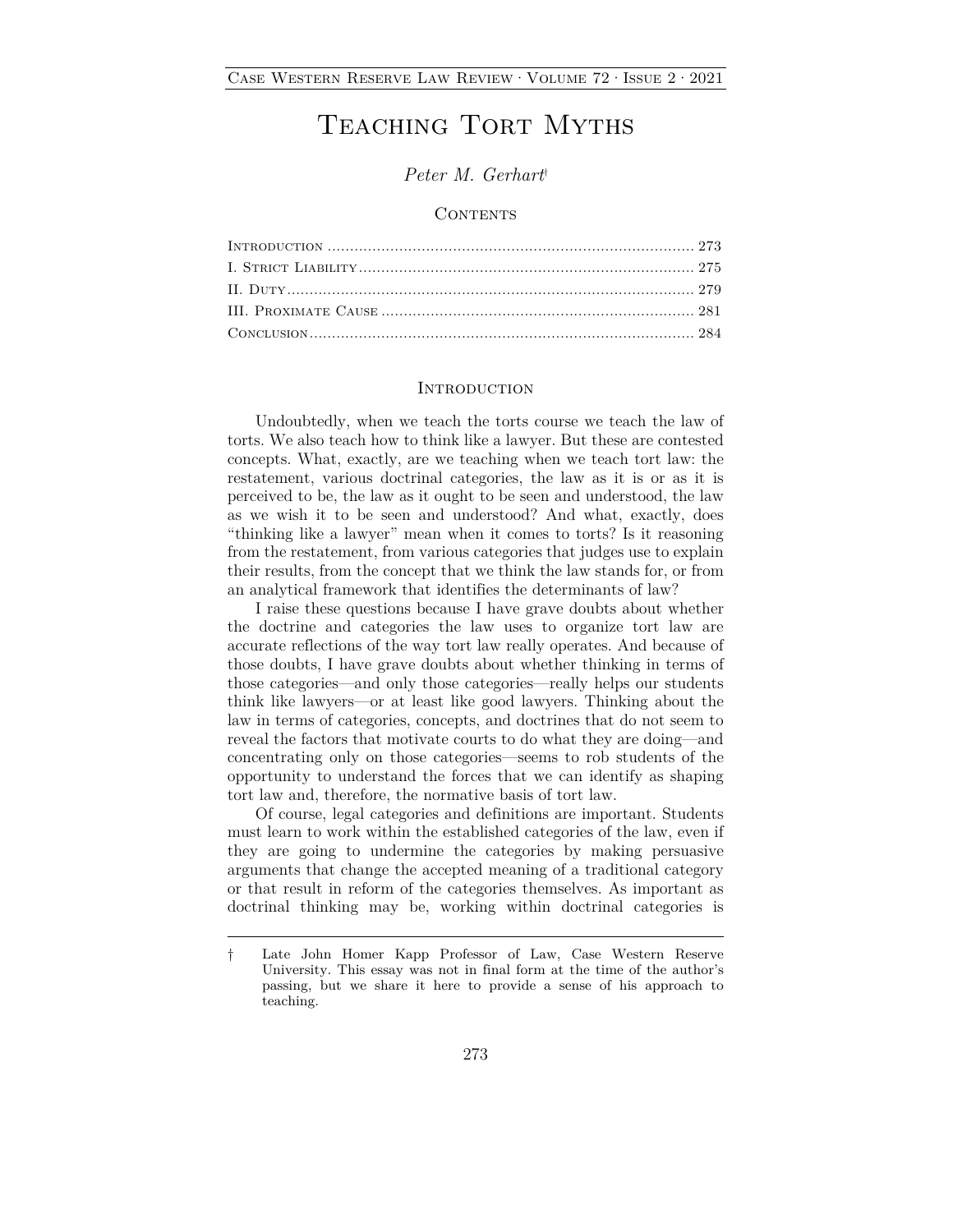different from understanding the dynamics of the case that the judge will find persuasive. Making arguments that depend only on tort categories and definitions may be necessary if a lawyer has no other persuasive reasons for asking the judge to decide the case in her client's favor. But most persuasive arguments, while made within the structure of traditional categories and definitions, are persuasive precisely because they give judges a non-doctrinal basis for deciding a case.

A lawyer's skill set is not confined only to doctrinal arguments or to applying doctrine to facts. They look for, and argue from, the empirical and normative factors that are likely to influence a legal decision maker—the skill of identifying and evaluating the determinants of tort law. If we do not teach our students how to identify and evaluate the non-doctrinal determinants of law, I fear that we do our students a disservice. Skimming the doctrinal surface will not equip our students to dive below the surface and analyze the forces that matter when judges are applying or refining law in the light of new circumstances and arguments. Conversely, if we teach our students to understand how to identify the forces that seem to be at work in shaping doctrine and influencing judges—that is, the determinants of law—we will give our students a methodological skill of great value.

In this essay, I will illustrate these points by examining what we teach our students when we teach tort doctrines that are thought to reflect the law.<sup>1</sup> I hope to show that, in fact, our understanding of tort doctrines, and the way we present it to students, does not reflect what courts are really doing; nor does that understanding reflect the kinds of considerations that courts find to be persuasive. In academic circles, the theories and concepts that animate tort doctrine are hotly contested consequential and deontic thought vie for supremacy, but understanding these theoretical contests misses the more important task of understanding the kinds of considerations that are, and ought to be, persuasive in settling private disputes between injurer and victim.

In this essay, I distinguish between two kinds of analytical skills. One analytical skill is to use doctrine to argue for the result that one thinks is right or that advances the client's interests. This doctrinal analytical skill uses the words of tort doctrine and cases to try to persuade a judge that a case should come out a particular way. This analytical skill allows students to make the following kind of argument: auto manufacturers are strictly responsible for the harms the defects in their products cause; a person driving while knowing of the risk of epilepsy is a defective driver; therefore, the defective driver should be

<sup>1.</sup> I have not attempted to make a quantitative or comprehensive qualitative study of how casebooks and study guides portray tort law. This essay reflects my teaching from two torts casebooks and my review of other casebooks to get a sense of their approach. My apologies if I missed any casebooks that are built around the ideas expressed in this essay.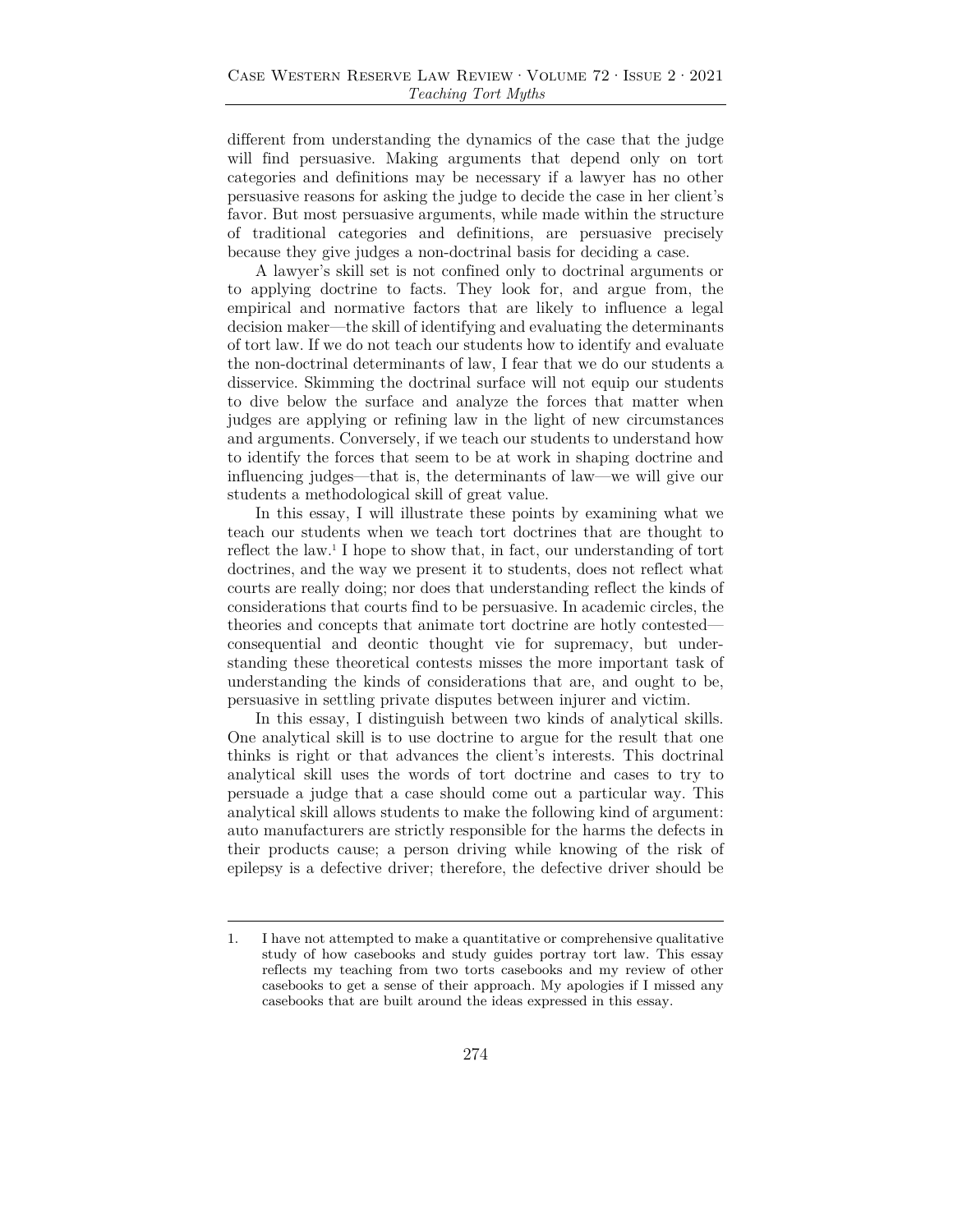held strictly liable for the harm he causes.<sup>2</sup> It allows students to write that homeowner liability depends on a three-part test and to make arguments about why the test is, or is not, met.3

The other kind of analytical skill is the skill of identifying the factors that courts take into account when determining whether there is a defect in the automobile. This second analytical skill—which we might call the skill of evaluating the determinants of how cases come out—views the idea of a defect in an automobile to be a conclusion that is supported by a framework for thinking about how auto manufacturers ought to make decisions concerning the products they sell, and then evaluating whether auto manufacturers have made their decisions carefully enough. This second mode of analysis understands the concept of defect not as a concept that is self-defining but as a concept whose content must be defined. Analysis seeks to identify the factors that are relevant to that concept and thereby to identify the factors that are likely to be persuasive to judges.

Both analytical skills are ones that lawyers must master, but based on my reading of various casebooks and study guides, I fear that most tort courses emphasize the skill of doctrinal analysis. In this essay, I argue that emphasis of the second kind of analytical skill—a methodology of analyzing the determinants of tort decisions—is just as (or more) valuable.

To be clear, I am not arguing that we should not teach law; I am questioning what mix of doctrine and normative policy is necessary to understand the law. I am not arguing that we should not teach doctrine; I am arguing that doctrine is the vessel by which we make arguments that determine the content of those vessels.

I proceed by discussing three areas of tort law in which the gap between doctrinal analysis and determinate analysis is especially wide areas where I believe determinate analysis can add a dimension to a student's education that would otherwise be missing. The three areas are strict liability, the concept of duty, and the idea of proximate cause.

### I. STRICT LIABILITY

It is important, of course, that students understand and evaluate the idea of strict liability—the idea that a person may be responsible for harms she has caused, even if her behavior is not faulty. The choice between a negligence regime and a strict-liability regime raises philosophical, moral, and economic questions that underscore and challenge the central characteristics of our tort regime. Strict liability also offers

<sup>2</sup>*. See* Hammontree v. Jenner, 97 Cal. Rptr. 739, 741–42 (Ct. App. 1971) (rejecting that argument but acknowledging that it has "some degree of logic").

<sup>3</sup>*. See* Restatement (Second) of Torts § 342 (Am. L. Inst. 1965) (explaining the three-part test for premises liability).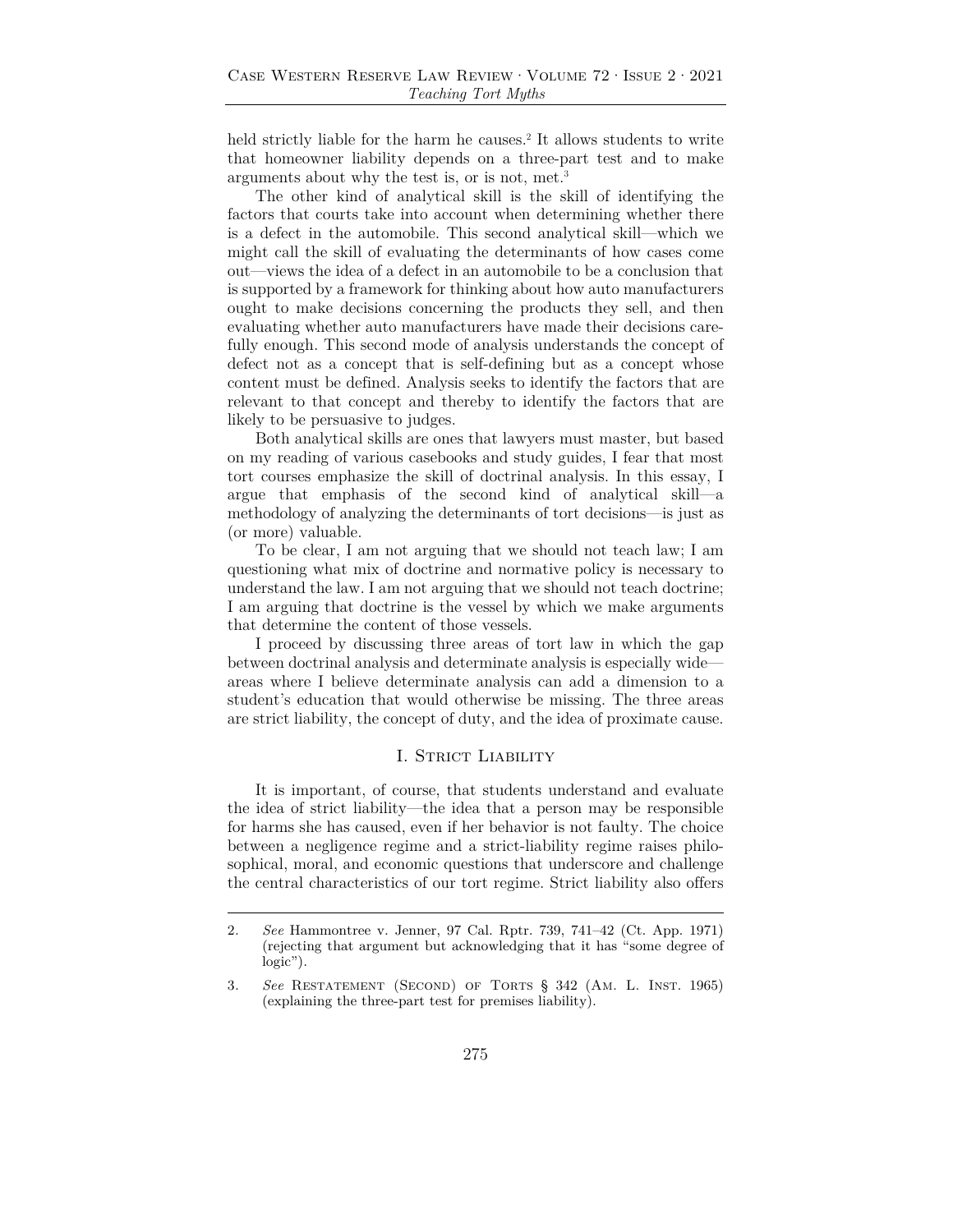a potent alternative when the legislature wants to abandon the negligence regime and enact a no-fault regime, as has been done in workman's compensation and no-fault auto-accident regimes. Thinking about the central characteristics of each regime and the implementation problems that each regime presents gives our students valuable insight into institutional design and the relative roles of courts and legislatures. Such thinking also allows students to confront the question of whether tort law is an incentive system, a compensation system, or an interpersonal justice system.

Although the idea of strict liability ought to be an important part of a torts course, teaching the doctrine of strict liability is, in my view, largely teaching a myth. To be sure, at a doctrinal level we can teach cases that on the surface appear to endorse a strict-liability regime, we can teach about the relevant section of the restatement of torts, and we can teach cases that purport to be strict-liability cases. But when we do, we are missing that larger story—namely, that cases appearing to be based on a strict-liability regime are in fact better explained analytically as cases founded on a different dimension of negligence liability. As I have argued at greater length elsewhere,<sup>4</sup> strict liability, as it has been worked out in the common law, is actually a species of negligence liability.

In what way are the strict-liability cases, when their determinants are understood, really negligence cases? Those cases address a species of unreasonable behavior characterized by unreasonable choices about where, when, how, and how often a person does an activity. As has been known for some time, although "normal" negligence cases address the question of whether a person has thought reasonably about the precautions she ought to take, the faux "strict liability" cases address a different question: whether the defendant should have reduced the harm to others by changing the method, location, timing, or frequency of activity. When the defendant makes an unreasonable decision along one of those dimensions, the defendant is, from an analytical standpoint, responsible in negligence—not in strict liability—because the defendant has failed to make decisions that are reasonable as to that dimension of their activity.

The idea is illustrated by *Sullivan v. Dunham*<sup>5</sup> a 1900 case in which the defendant needed to remove trees from his property and hired two men to dynamite the trees.6 The resulting blast sent a piece of wood 412 feet onto an adjacent highway, killing the plaintiff.7 The court held

<sup>4.</sup> See, e.g., Peter M. Gerhart, *The Death of Strict Liability*, 56 BUFF. L. Rev. 245 (2008); Peter M. Gerhart, Tort Law and Social Morality 150–78 (2010).

<sup>5. 55</sup> N.E. 923 (N.Y. 1900).

<sup>6.</sup> *Id.* at 923.

<sup>7.</sup> *Id.*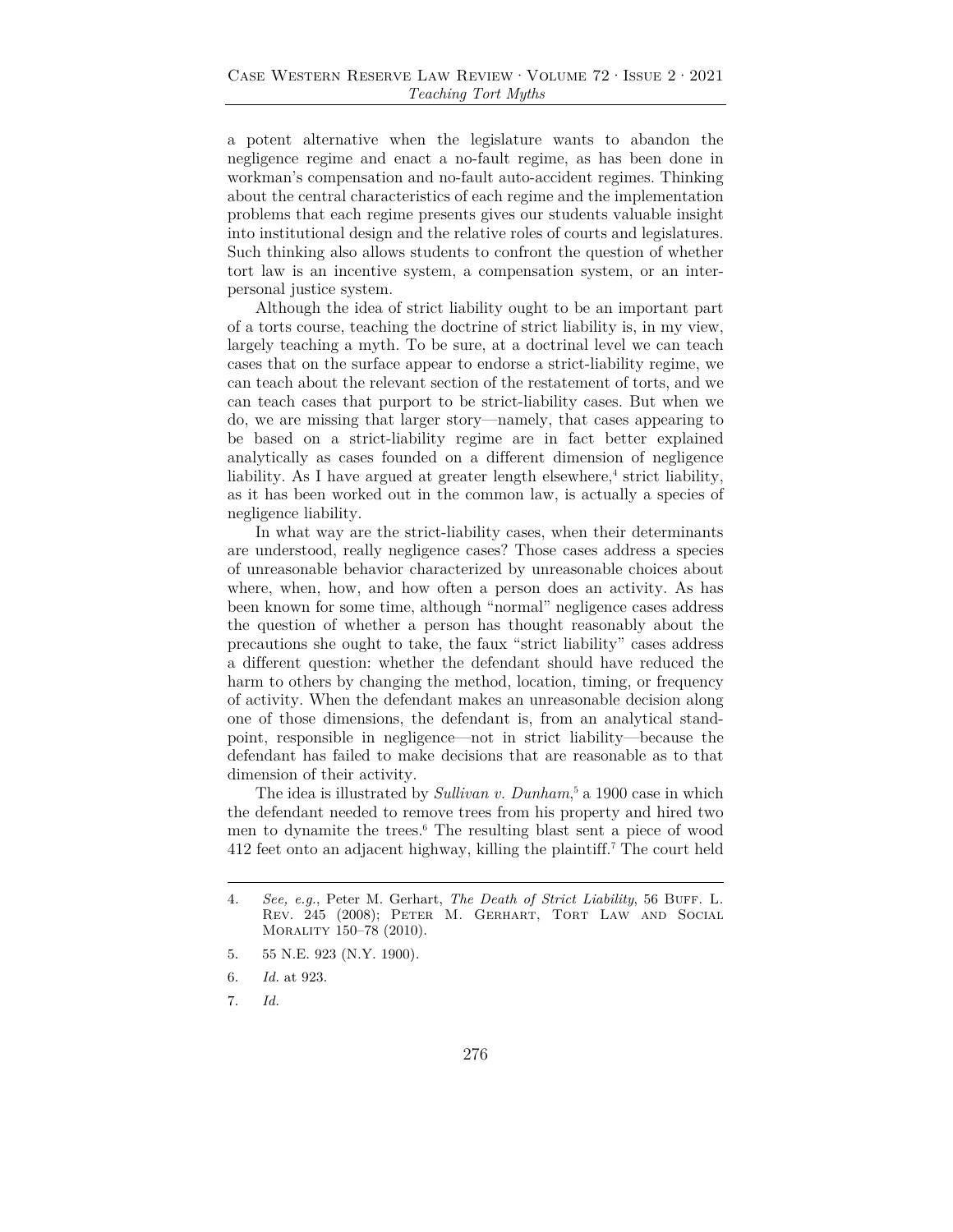that the plaintiff did not have to prove that the blasting was not done reasonably carefully,<sup>8</sup> which makes the case look as if the judgment for the plaintiff rested on strict liability. Is that what students ought to learn from the case? The most common approach to cases like this, in casebooks and doctrinal circles, is that this outcome represents a strain of strict liability that runs through the negligence regime and that good lawyers must confront that strain—a boon to plaintiff's lawyers and a bane to defense lawyers.

Putting aside the incoherence that such an understanding interjects into the law of torts, there is a better understanding of the case that fits comfortably within the negligence regime. The landowner had options when deciding how to remove the two trees from his land. Axes and saws come to mind. No matter how careful the dynamiters were with their explosive, the choice to use an explosive rather than a saw may well have been unreasonable. A reasonable person when choosing between various options for achieving its ends will choose the one with the appropriate cost-benefit ratio. The obligation to be reasonably careful in taking down a tree required the defendant to be reasonably careful in the choice of the method he used to get rid of those trees. If he cannot do the job reasonably safely with dynamite, he ought to go to the expense of having the tree chopped down. The defendant's choice was unreasonable. And how do we know that the defendant was unreasonable in his choice? Because the trees were next to a highway and the blasted tree killed a passerby. The act seems to speak for itself.

Showing students how the *Sullivan* case is determined by the unreasonable choice of methods the defendant used to get rid of that tree exposes the real basis of the strict-liability cases. It allows students to understand that care has more than one dimension, and therefore raises their antennae to the possibility that their clients must take care not only in how they conduct their affairs, but also in where, when, how frequently, and by what method they conduct their affairs. It also allows students to make more persuasive arguments that liability should be imposed. Proving that an activity is "abnormally dangerous"  $(the current restatement standard)<sup>9</sup>$  is notoriously difficult, precisely because the more dangerous the activity is, the greater the precautions that must be taken. Indeed, the best that the current restatement can do is to point to the blasting cases as an example of an abnormally dangerous activity—and the drafters of the restatement had to qualify even this conclusion.<sup>10</sup>

<sup>8.</sup> *See id.* at 926 ("We think the courts below were right in holding the defendants liable as trespassers, regardless of the care they may have used in doing the work.").

<sup>9.</sup> RESTATEMENT (THIRD) OF TORTS: LIAB. FOR PHYSICAL & EMOTIONAL HARM § 20 cmt. e (AM. L. INST. 2010).

<sup>10.</sup> *See id.* § 20 cmt. g (noting that courts may choose not to impose liability in blasting cases if blasting is done away from people and valuable property).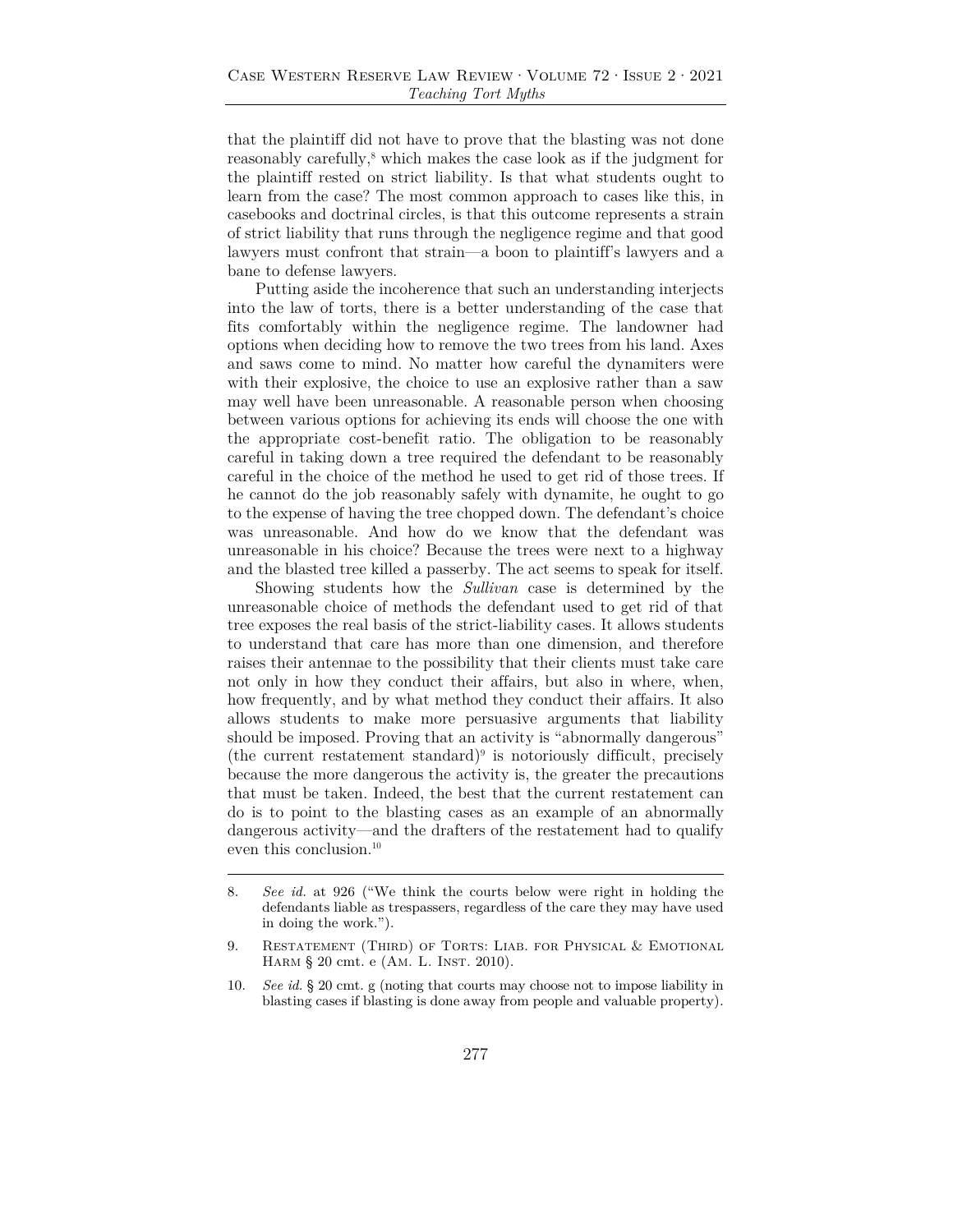By contrast, proving that an activity is "abnormally (read 'unreasonably') dangerous" because it was taken with unreasonable frequency, in an unreasonable place, by an unreasonable method, or at an unreasonable time, relies upon the same kind of cost-benefit analysis and evidence that judges are used to processing—evidence of how a reasonable person would think about other ways of achieving her goals with less risk of harm to others.

I have not been able to find one "strict liability" case that is not determined by the defendant's unreasonable decisions. Perhaps there is one, I admit, but perhaps we just have not been viewing these cases from the correct perspective. No doubt many scholars would like the tort regime to be based on strict liability, and I am not taking issue with that preference. A strict-liability regime has much to offer. But the principled preference for strict liability should not keep us from trying to identify the determinants of torts cases; nor should it allow us to gloss over the aspects of cases that would deny the idea of strict liability in tort.

In this regard, it is important to understand the difficulty of knowing from judicial opinions what principle the opinion endorses. *Rylands v. Fletcher*<sup>11</sup> is generally understood to be the ultimate (and perhaps original) strict-liability case, and virtually every casebook uses *Rylands* to introduce the concept of strict liability. The defendant built a cotton mill in coal country and when the water reservoir constructed to run the mill collapsed into the mine below, the defendant was held responsible for the resulting property damage.12 The near-universal assumption that strict liability drove the decision in *Rylands* is belied by the fact that the announced basis of liability was the defendant's "non-natural use."13 Whether strict liability was the determinant of the decision depends entirely on the definition of "non-natural use," but no definition was given. Whether the case should represent the possibility of strict liability depends on how the court viewed the concept of "nonnatural" use. If non-natural use means any dangerous use, then the case looks like strict liability. But this interpretation would then run headlong into the many cases that refuse to impose liability merely because one used one's land for dangerous activities. Isn't the better reading of the case that it is unreasonable ("non-natural") to put a cotton mill reservoir in the middle of coal country and allow the water to invade the coal mines? After all, the coal mines can locate only where the coal was found; the cotton miller could have picked from many locations that would have met its need without threatening the mines. Under the analysis I am advocating, as in nuisance law, if you pick an

<sup>11. [1868] 3</sup> LRE & I App. 330 (HL) (Eng.).

<sup>12.</sup> *Id.* at 331–32.

<sup>13.</sup> *Id.* at 339.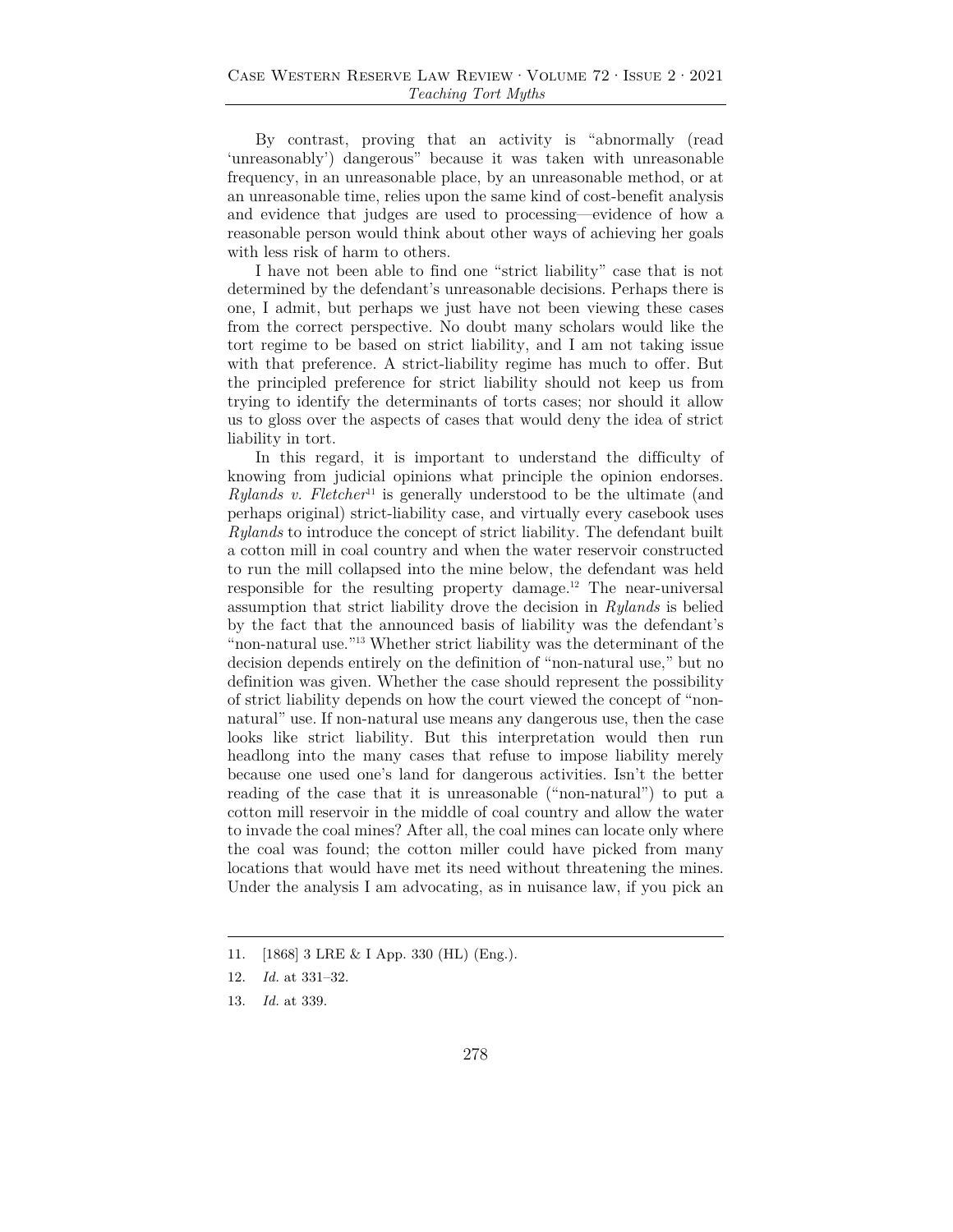unreasonable location and cause harm, you should compensate the victim for the harm.

Once we shift our focus from the concept of dangerousness to the concept of reasonableness, the change in analytical focus opens up new insights that we should introduce to our students. The approach I recommend would show students that apparent outliers to general concepts of responsibility may not be outliers at all, that there is a coherence to tort law because it is built around the negligence principle, and that the search for the determinants of the law might reveal that coherence. It would also show students that judges make sound decisions without always being able to articulate the determinants of those decisions. Finally, it would allow students to understand the difference between the outcome (which side won) and the reasoning given for the outcome of the case. If judicial reasoning does not identify the non-doctrinal basis for the decisions or why a decision is on all fours with a precedent, students should be encouraged to think harder about the problem the judge addressed and try to determine what factors must have influenced the case's outcome.

#### II. Duty

The concept of duty holds an ambiguous position in tort law. It is sometimes an issue, and sometimes not. It can be conceived as a defense (I owed the plaintiff no duty) or an essential element of the plaintiff's case that is sometimes assumed to be met. And for some, duty can just be made a part of the reasonableness determination: an injurer who acts reasonably has fulfilled her duty to her victim. We know that duty pivots on something about the relationship between the injurer and the victim, but we are not quite sure what features of a relationship are relevant to the concept of duty.

Casebooks generally fail to provide students with the tools to address these mysteries. One casebook tells students that there are easy cases in which duty is not a litigated issue, without explaining how one recognizes those "easy cases." Casebooks that emphasize affirmative duties struggle to explain why the driver of an auto must put on her brakes when a child darts into the street but why a person taking a walk need not, at least hypothetically, pick up a baby from the path of an oncoming train.

It is important that our students be able to identify the determinants of duty and to be able to understand the social forces that put pressure on those determinants to expand or contract. But academic debates about duty seek more generalized, conceptual approaches to duty, and those conceptual approaches do not reach the level of analysis or understanding that students need. Important in this connection is the distinction between a concept and its content. The concept of duty, like any concept, is important because it stands as a structural placeholder for the elements of a cause of action in an area of law. It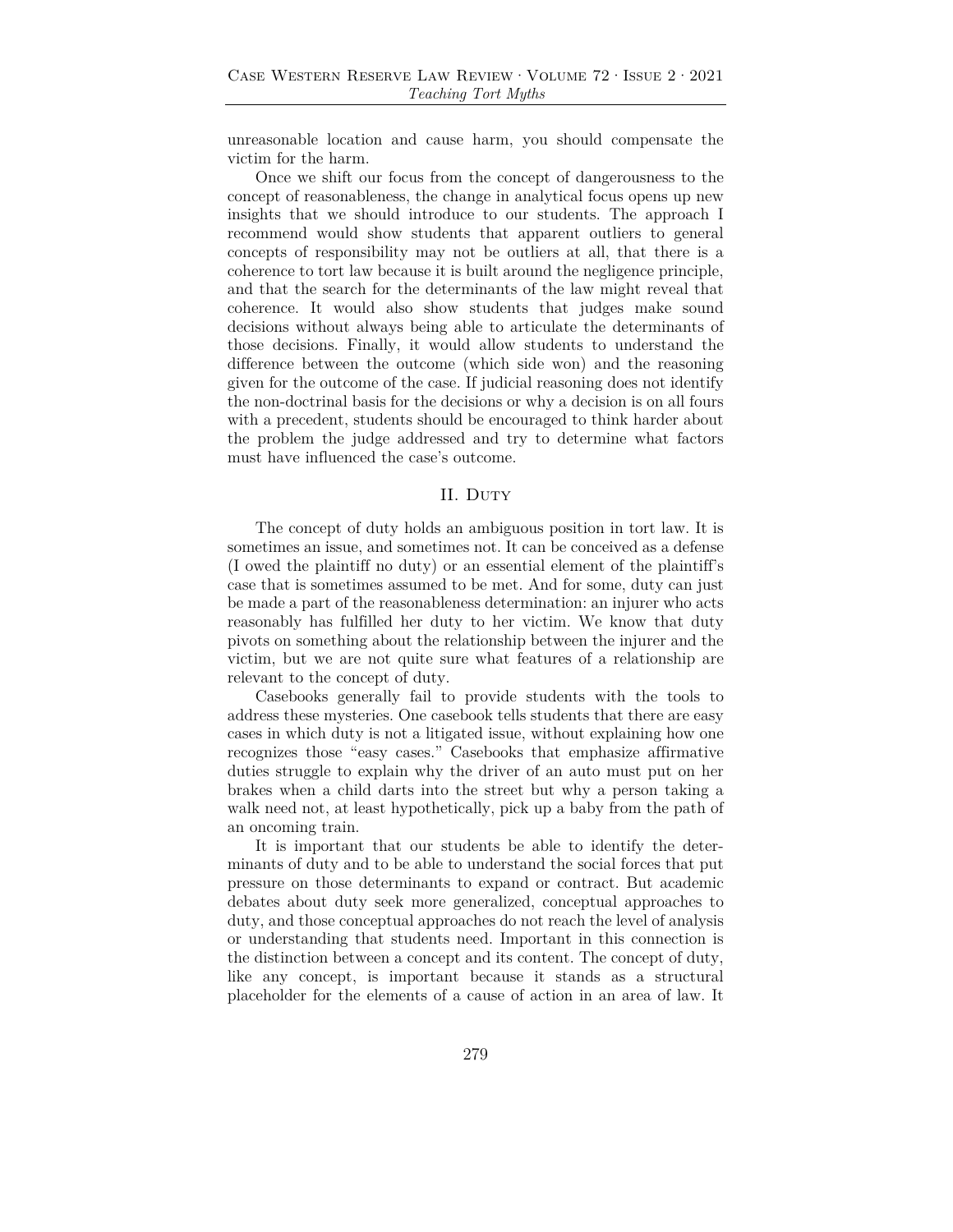tells us, as the duty advocates have long told us, that a key structural feature of tort law is relational, and that the importance of relationships to tort explains why we cannot just replace the tort system with a system of incentives for safety. Something is lost if I cannot seek justice from the person who harmed me in a defined way. Having the students confront that loss by understanding the relationships that give rise to the loss is an important part of understanding tort law.

The importance of duty as a concept is structural; it is doctrinal but is not relevant to determinant analysis. Although it is often unrecognized, the concept of duty does not determine the content of the concept of duty. Hardline conceptualists do not understand this, but knowing that duty is an essential element of a tort cause of action (even if it is sometimes conclusively presumed) and knowing why it is important do not reveal what students need to know about the factors that determine the existence and scope of the duty. Without an analytical framework for understanding the content of the concept of duty, the concept remains a structural and doctrinal feature of tort law but cannot be applied with any justificational certainty.

The mystery, as I said, is why duty seems not to be an element of the plaintiff's lawsuit in some instances, while in other instances it is the decisive element. Our student materials do not deal well with this mystery. They all beg the question of whether it makes sense to treat duty as a concept distinct from reasonableness.

For me, the concept of duty is important because it articulates an important structural dimension that our students must grasp if they are to understand tort law. Only by identifying that structural dimension can students understand the major premise of the theory of responsibility that undergirds the tort system—namely, the idea that in the absence of some meaningful relationship with the victim, a person has no responsibility to offer help to the victim. This is the idea of no affirmative duties: the fact that I have no obligation to pick up a baby from the tracks, even if an oncoming train is surely going to kill the baby, unless I am responsible in some way for the baby being on the tracks. Because the tort system is founded on the premise that I am not my brother's keeper (whether we like that principle or not), it is essential that students begin to grasp how and why tort law creates exceptions to that principle. If we cannot lead students to the line that defines no-duty and duty, and if they do not develop a feeling for the determinants of that line, we will lead them to make arguments about duty that are either superfluous (claiming the defendant had no duty when the defendant did) or overly broad (claiming that the defendant's duty came from the victim's harm).

Interestingly enough, in drawing the line between duty and noduty, the Restatement (Third), despite the academic fuss that it created, drew the line appropriately, once we interpret the restatement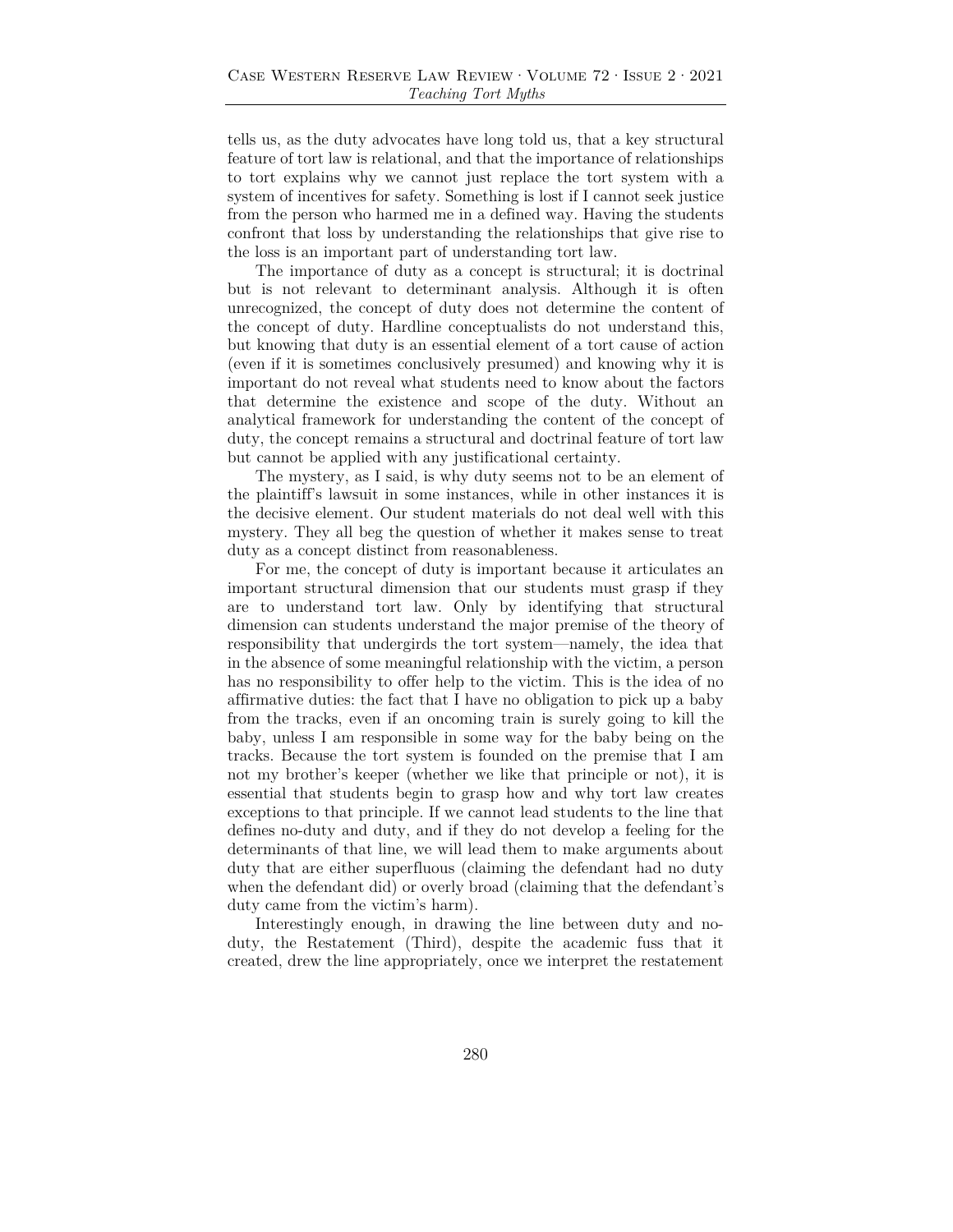sympathetically.<sup>14</sup> Consider two cases. In the first, the defendant is driving unreasonably fast. In the second, the defendant fails to pick up the baby from the path of an oncoming train. What distinguishes the two cases? Our teaching ought to lead students to the realization that in the first case, the risk exists because of the injurer's decisions. The defendant is the source of the underlying risk. In the second case, the risk to the baby exists quite apart from anything the defendant has done. That is the dividing line: the line between people who impose risks on the world and people who come upon a risk that someone else has imposed. For a person who is the source of the risk, duty attaches automatically from the creation of the risk; one who creates a risk ought to accept responsibility for the harm that flows from the risk. But for a person who is not the source of the risk—the person who did not put the baby on the tracks—additional analysis must be done to determine whether, on relational grounds, that person should have an obligation of beneficence—to intervene by addressing the risk that someone else has created. That is why hotels must take reasonable efforts to protect their guests, universities their students, and fast-food restaurants their customers.

The line that divides those who have created a risk (where duty vests upon the creation of the risk) from those who have not (where the existence and scope of the duty must be analyzed) is straightforward. But until students appreciate this line and the no-duty rule that requires the line to be drawn, they will not be able to make meaningful and persuasive arguments about duty. Moreover, once students see the line, the content of the concept of duty becomes pellucid—duty comes either from creating risks or from standing in relation to the risk so that it would be unreasonable not to address the risk. Students can then begin to think about the factors that induce courts to impose a duty when the defendant is not the source of the risk. And students will be able to see that defining the scope of the duty (that is, whether the defendant acted reasonably with respect to the risk that another created) and cause in fact take on a different quality when the defendant created the risk.

### III. Proximate Cause

Because we do not understand proximate cause, and because it responds to no known doctrine, we tend to teach proximate cause as a kind of "black box" that holds mysteries waiting to be discovered. We often see the discussion of proximate cause as an unsolvable riddle: why should a person who has acted negligently and caused harm not be

<sup>14.</sup> RESTATEMENT (THIRD) OF TORTS: LIAB. FOR PHYSICAL & EMOTIONAL HARM § 7 (AM. L. INST. 2010) ("An actor ordinarily has a duty to exercise reasonable care when the actor's conduct creates a risk of physical harm.").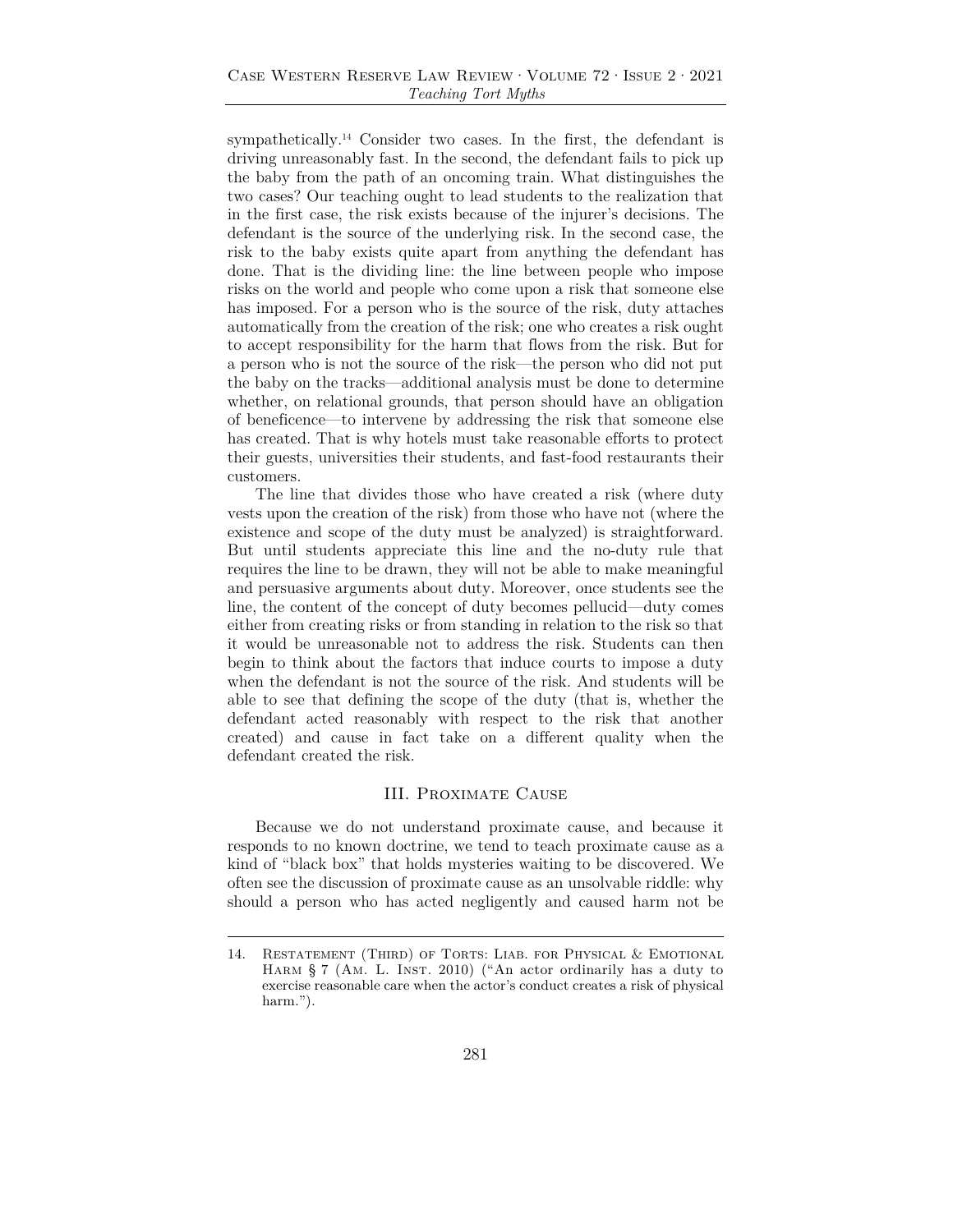responsible for the harm she caused? But we present the mystery as a story without a known ending, as a kind of morality play that ends before the final act.

As I see it, we are directing, unsuccessfully, our students to search for a doctrinal anchor for proximate cause that is not there. Sometimes foreseeability seems to work; at other times, it fails us, and we talk about whether the negligence directly caused the harm. Sometimes we talk about crushing liability, at other times about over-deterrence, or fundamental fairness. But none of these justifications seem to explain the fundamental foundation of proximate cause, and none are understandable in terms of the determinants of proximate-cause outcomes.

Our approach to proximate cause may reflect a faculty member's political leanings. Those who favor recovery for injured victims undoubtedly greet unwelcomely a doctrinal device that cuts off liability. Those who believe that people ought to be responsible for their own well-being may find the attempt to press responsibility beyond natural boundaries to be counterproductive. But, as in other areas, looking for an ideological basis for evaluating law distracts students from the challenge they face—namely, to be able to analyze the law in a way that allows them to discipline their political intuitions with a reasoned basis for understanding what factors ought to determine the outcome of torts cases and why. If we leave students with the impression that proximate cause is only political or ideological, without also telling them that the function of thinking like a lawyer is to discipline our political intuitions with reasoned analysis, we do them a disservice and breed cynicism about the randomness of the law that is harmful to their career as lawyers and to the profession itself.

The doctrinal problem is highlighted by the inability of the drafters of the Restatement (Third) to come up with a unifying doctrine for the proximate cause inquiry. The basic rule is sensible enough but hard to apply: the defendant is responsible for the "harms that result from risks that made the actor's conduct tortious."15 But this basic rule is supplemented by specialized rules to cover specialized cases that have been decided under the proximate-cause rubric. This mish-mash of general and specific rules, with no clear indication of the meaning of the general rule, suggests (and ought to suggest to students) that we have not yet found the appropriate analytical structure for understanding proximate cause.

How might we think about proximate cause in a more fruitful way? First, we might lead students to consider what role proximate cause plays in addressing tort problems. We might do that by asking students what all proximate-cause cases have in common. When they think about it enough, the students will see that in every proximate-cause case an unexpected circumstance has arisen. Once they see that

<sup>15.</sup> RESTATEMENT (THIRD) OF TORTS: LIAB. FOR PHYSICAL & EMOTIONAL HARM § 29 (AM. L. INST. 2010).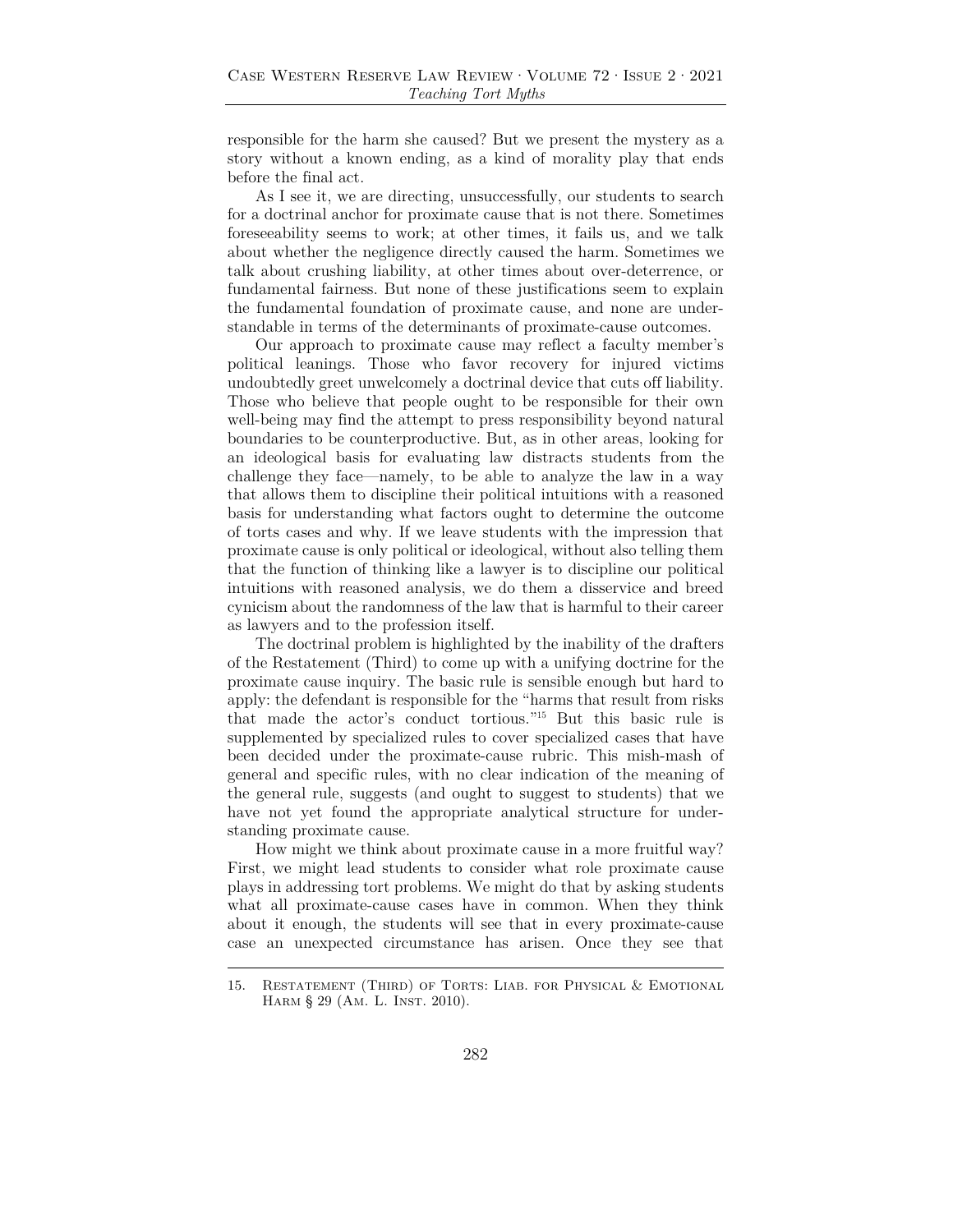proximate cause is about unexpected circumstances, we can ask them why a negligent defendant might not be responsible for the harm from unexpected circumstances. If our students are conditioned to think about how human beings make decisions, they will come to realize that some circumstances are simply outside the purview of the considerations that people in the defendant's position ought to take into account. That series of questions unlocks a discussion of the basis of tort responsibility, which will allow students to see (if they have not seen it earlier in the course) that tort law is about the decisions for which people will be held responsible, and then to see that people might not be held responsible for circumstances they could neither foresee nor protect against (the "harm within the risk" idea).

To be more concrete, if a trolley is going unreasonably fast and a tree falls on it, the owner of the trolley is not responsible because the driver of the trolley is not charged with thinking about falling trees when deciding how fast to go, and therefore is not responsible for that harm (even though the speed of the trolley caused the harm).<sup>16</sup> And if a train conductor is helping a man get on a train, the conductor is not charged with thinking about whether the package the man was carrying contained fireworks.17 Some circumstances, being outside the range of circumstances a decision maker ought to be considering, cannot be the source of responsibility because responsibility for the well-being of others depends on some human agency.

But if proximate cause is about limiting responsibility when a person is not obliged, in her decisions, to account for certain circumstances, why does the foreseeability test not work? The reason is that the determinate of proximate cause is not whether an event or harm was reasonably foreseeable, but whether the defendant, to be reasonable, should have taken the circumstance into account when deciding how careful to be. It is foreseeable that a tree might fall on the tracks, and it is foreseeable that a package might contain fireworks, but if a reasonable person is not required to take that circumstance into account when making decisions—if the circumstance would not have affected the decision—then the decision cannot lead to responsibility to the victim.

But how is a student to know what circumstances are relevant to a decision? The student has to turn the test of foreseeability into a question. Doctrine will not help students because the analytical exercise is to determine how the injurer should have made decisions and what circumstances the person should have taken into account when making decisions. Let me put this statement in the context of this essay.

One characteristic of the kinds of analysis I am advocating is that it proceeds not from doctrine to conclusion—a top-down approach—

<sup>16.</sup> *See* Berry v. Sugar Notch Borough, 43 A. 240 (Pa. 1899).

<sup>17.</sup> *See* Palsgraf v. Long Island R. Co., 162 N.E. 99 (N.Y. 1928).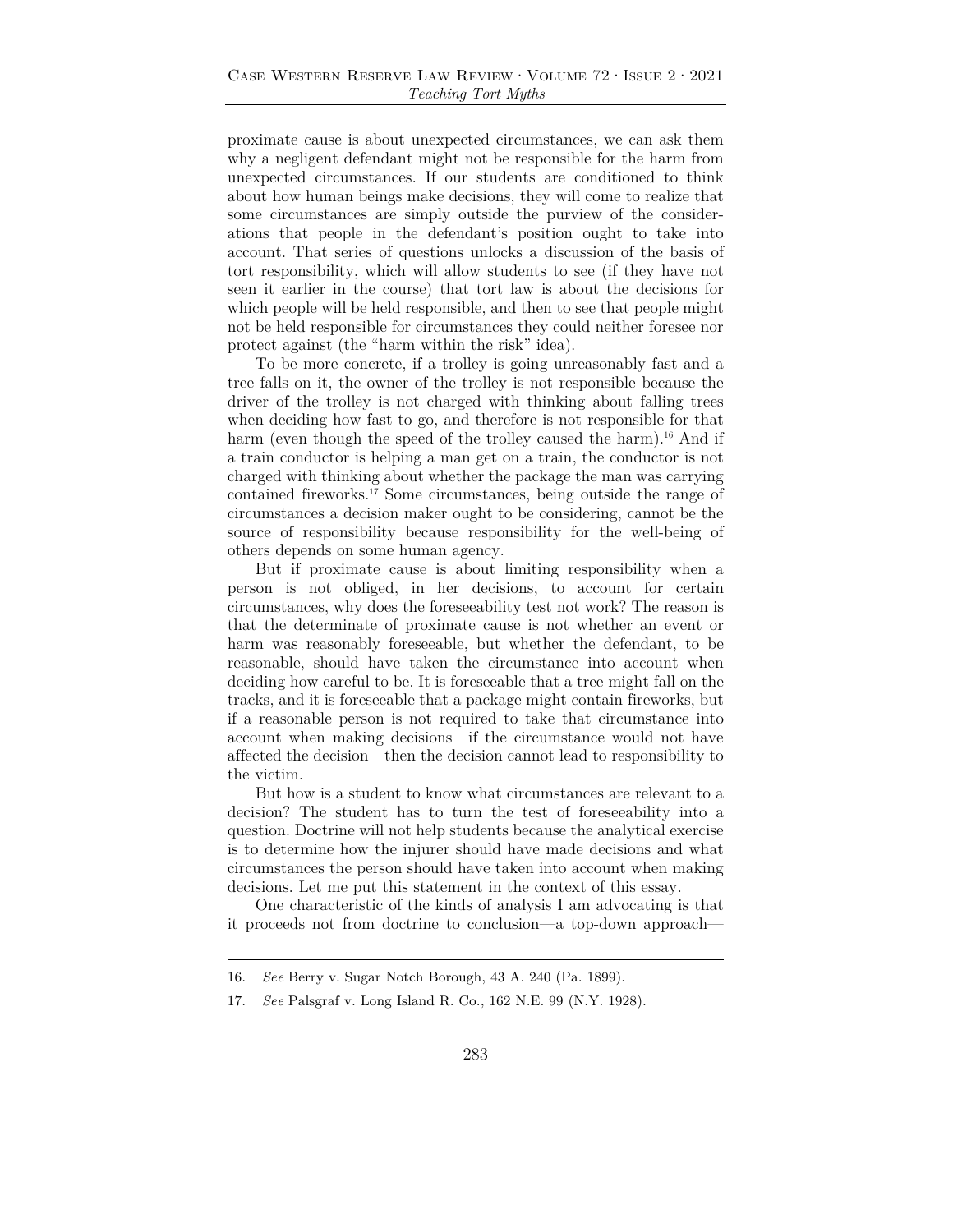but from the relevant determinants called for by tort concepts to a conclusion grounded on those determinants. It is bottom-up. One way to approach the analysis, once the determinants have been identified, is to turn the determinants into questions, and to let the conclusion about the application of doctrine flow from the conclusions founded on the kind of responses we get from the determinants. We have already seen this methodology in action. For strict liability, I recommended that students be led to understand that they should inquire whether the defendant had made unreasonable decisions about where, when, by what method, and how frequently they should engage in their activities. For the concept of duty, I recommended that the students be led to the understanding that the first foundational question is whether the defendant was the source of the risk or whether the source of the risk was some other person or agency. The responses to these questions determine whether the defendant is under a duty or has violated a standard of care with respect to all the relevant dimensions of conduct.

As with these examples, turning the analysis into a meaningful question helps unlock the mystery of proximate cause. The relevant question for evaluating the determinants of proximate cause is to ask whether the circumstances that connected the defendant's conduct to the plaintiff's harm were circumstances that a reasonable person would have taken into account when determining how safe to be. If the circumstance in question could not have been accounted for by a reasonable person, or if the circumstance is not relevant to the safety decision the injurer made, the defendant is not responsible for the harm he caused.

#### **CONCLUSION**

In this essay I have hoped to show that what tort law is—and therefore what we ought to be teaching our students—is not as simple as the doctrinal outline of tort law that casebooks and study aids present. I have argued that what we think is tort law is not a helpful way of understanding the determinants of law and that we shortchange our students if we do not help them understand those determinants. What is going on below the doctrine in terms of determinants and ideas is what students have to be able to figure out if they are going to be successful in practice. And I have also argued that doctrine is often a misguided way of understanding the law. The idea of proximate cause cannot be captured by a rule or a test; it must be captured by a question and by addressing the crucial question in all its ramifications.

We are wedded to the idea that we should teach doctrine, rather than the determinants of doctrine, because we are wedded to the idea that we can reason from doctrine to reach concrete conclusions. We are, in other words, wedded to the idea that if students know of liability for ultrahazardous activities, foreseeable harms, and duty, they will be able to use that knowledge to practice law. The law, however, is not known